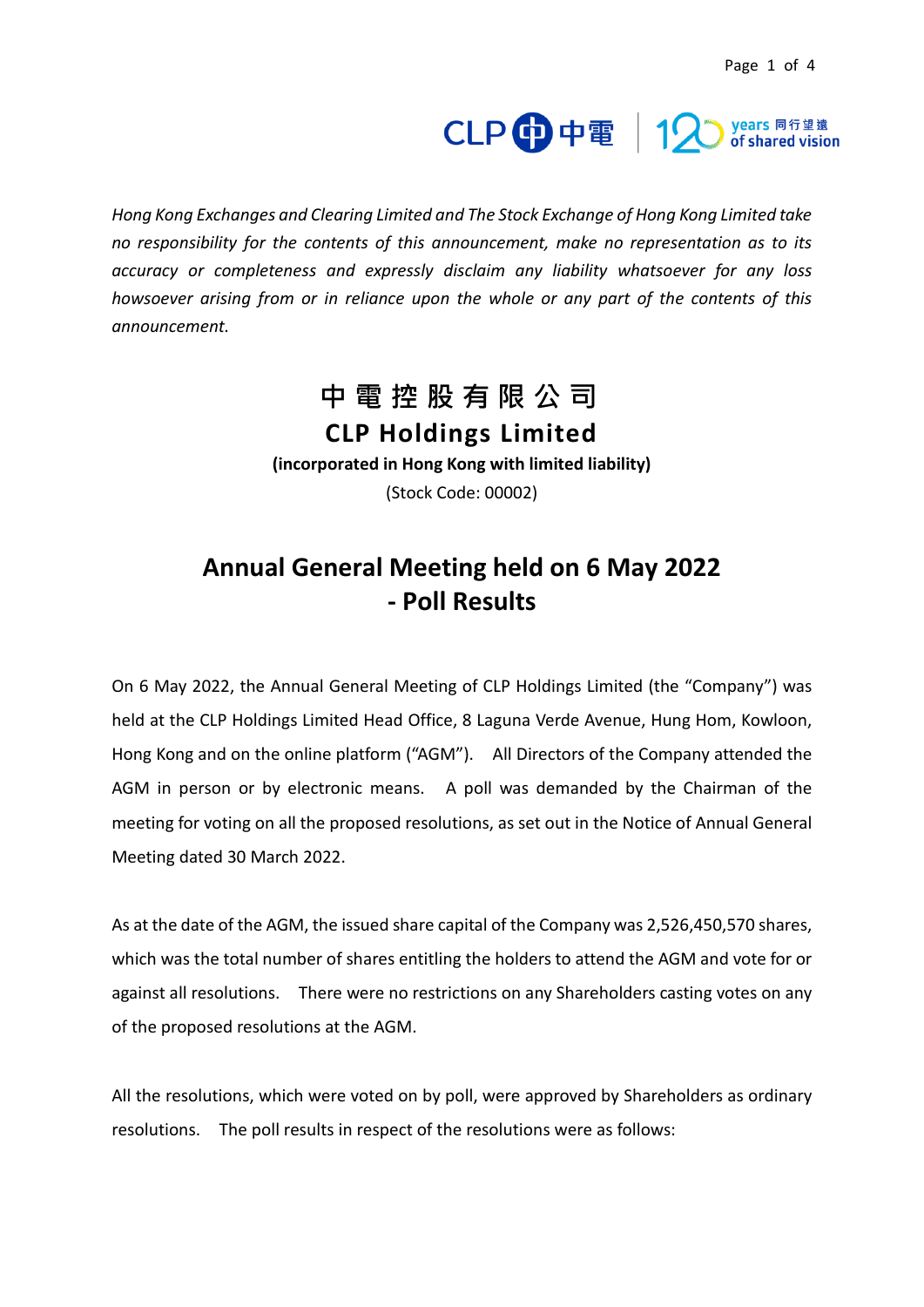|     |                                                                                          | No. of Votes (%) |                |  |  |
|-----|------------------------------------------------------------------------------------------|------------------|----------------|--|--|
|     | <b>RESOLUTIONS</b>                                                                       | For              | <b>Against</b> |  |  |
| (1) | To receive the audited Financial Statements for the                                      | 1,427,497,407    | 3,755,938      |  |  |
|     | year ended 31 December 2021 and the Reports of                                           | (99.7376%)       | (0.2624%)      |  |  |
|     | the Directors and Independent Auditor thereon.                                           |                  |                |  |  |
|     | As more than 50% of the votes were cast in favour of this resolution, the resolution was |                  |                |  |  |
|     | duly passed as an ordinary resolution.                                                   |                  |                |  |  |
| (2) | To re-elect Mrs Zia Mody as Director.<br>(a)                                             | 1,041,897,065    | 389,343,440    |  |  |
|     |                                                                                          | (72.7968%)       | (27.2032%)     |  |  |
|     | As more than 50% of the votes were cast in favour of this resolution, the resolution was |                  |                |  |  |
|     | duly passed as an ordinary resolution.                                                   |                  |                |  |  |
|     | To re-elect Ms May Siew Boi Tan as Director.<br>(b)                                      | 1,424,177,753    | 7,001,962      |  |  |
|     |                                                                                          | (99.5108%)       | (0.4892%)      |  |  |
|     | As more than 50% of the votes were cast in favour of this resolution, the resolution was |                  |                |  |  |
|     | duly passed as an ordinary resolution.                                                   |                  |                |  |  |
|     | To re-elect Mr Philip Lawrence Kadoorie as<br>(c)                                        | 1,386,982,337    | 44,259,978     |  |  |
|     | Director.                                                                                | (96.9076%)       | (3.0924%)      |  |  |
|     | As more than 50% of the votes were cast in favour of this resolution, the resolution was |                  |                |  |  |
|     | duly passed as an ordinary resolution.                                                   |                  |                |  |  |
|     | To re-elect Sir Roderick Ian Eddington as<br>(d)                                         | 1,366,896,698    | 64,344,431     |  |  |
|     | Director.                                                                                | (95.5043%)       | (4.4957%)      |  |  |
|     | As more than 50% of the votes were cast in favour of this resolution, the resolution was |                  |                |  |  |
|     | duly passed as an ordinary resolution.                                                   |                  |                |  |  |
|     | To re-elect Mr William Elkin Mocatta as<br>(e)                                           | 1,322,321,545    | 65,527,666     |  |  |
|     | Director. (Note 1)                                                                       | (95.2785%)       | (4.7215%)      |  |  |
|     | As more than 50% of the votes were cast in favour of this resolution, the resolution was |                  |                |  |  |
|     | duly passed as an ordinary resolution.                                                   |                  |                |  |  |
| (3) | re-appoint PricewaterhouseCoopers<br>To<br>as                                            | 1,425,669,368    | 5,566,934      |  |  |
|     | Independent Auditor of the Company and                                                   | (99.6110%)       | (0.3890%)      |  |  |
|     | authorise the Directors to fix the Auditor's                                             |                  |                |  |  |
|     | remuneration for the year ending 31 December                                             |                  |                |  |  |
|     | 2022.                                                                                    |                  |                |  |  |
|     | As more than 50% of the votes were cast in favour of this resolution, the resolution was |                  |                |  |  |
|     | duly passed as an ordinary resolution.                                                   |                  |                |  |  |
| (4) | To approve the revised levels of remuneration                                            | 1,387,852,939    | 20,520         |  |  |
|     | payable to the Non-executive Directors including                                         | (99.9985%)       | (0.0015%)      |  |  |
|     | Independent Non-executive Directors who serve                                            |                  |                |  |  |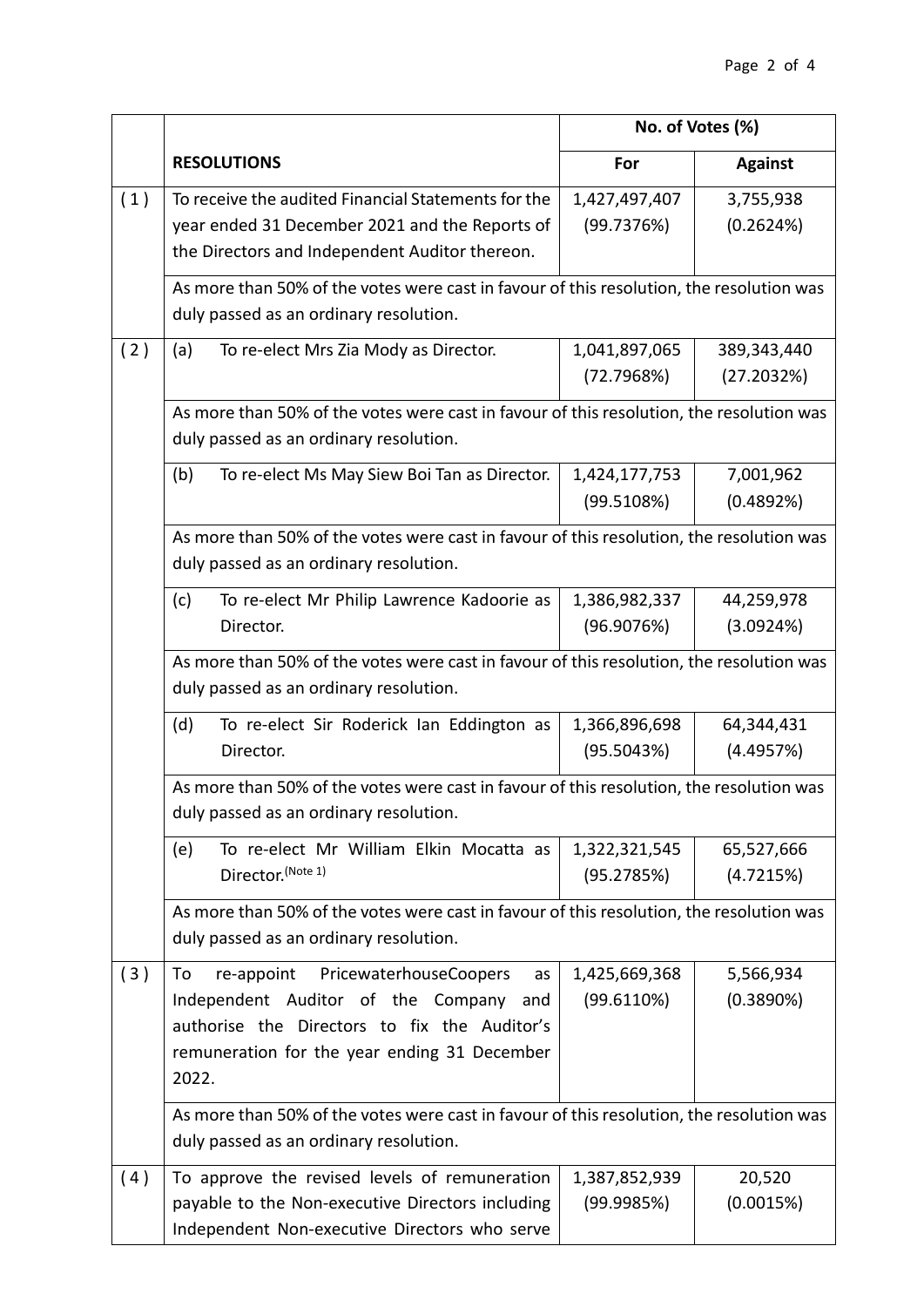|     |                                                                                                                                                                                                                                                                                                                                                                                                   | No. of Votes (%)            |                         |
|-----|---------------------------------------------------------------------------------------------------------------------------------------------------------------------------------------------------------------------------------------------------------------------------------------------------------------------------------------------------------------------------------------------------|-----------------------------|-------------------------|
|     | <b>RESOLUTIONS</b>                                                                                                                                                                                                                                                                                                                                                                                | For                         | <b>Against</b>          |
|     | on the Board and Board Committees of the<br>Company for the respective periods 7 May 2022 to<br>6 May 2023; 7 May 2023 to 6 May 2024; and 7 May<br>2024 until the date of the Annual General Meeting<br>in 2025, and such remuneration to accrue on a<br>daily basis. (Note 2)<br>As more than 50% of the votes were cast in favour of this resolution, the resolution was                        |                             |                         |
|     | duly passed as an ordinary resolution.                                                                                                                                                                                                                                                                                                                                                            |                             |                         |
| (5) | To give a general mandate to the Directors to<br>exercise all the powers of the Company to allot,<br>issue and dispose of additional shares in the<br>Company; not exceeding five per cent of the total<br>number of shares in issue at the date of this<br>Resolution and such shares shall not be issued at a<br>discount of more than ten per cent to the<br>Benchmarked Price of such shares. | 1,416,826,609<br>(98.9934%) | 14,407,339<br>(1.0066%) |
|     | As more than 50% of the votes were cast in favour of this resolution, the resolution was<br>duly passed as an ordinary resolution.                                                                                                                                                                                                                                                                |                             |                         |
| (6) | To give a general mandate to the Directors to<br>exercise all the powers of the Company to buy<br>back or otherwise acquire shares of the Company<br>in issue; not exceeding ten per cent of the total<br>number of shares in issue at the date of this<br>Resolution.                                                                                                                            | 1,429,421,876<br>(99.8733%) | 1,813,628<br>(0.1267%)  |
|     | As more than 50% of the votes were cast in favour of this resolution, the resolution was<br>duly passed as an ordinary resolution.                                                                                                                                                                                                                                                                |                             |                         |

Notes:

- 1 As Resolution (2)(e) concerns the re-election of Mr William Elkin Mocatta as Director, Mr Mocatta, in his capacity as the Chairman of the AGM, has voluntarily chosen only to vote on this Resolution as proxy for other Shareholders in accordance with their specified voting instructions.
- 2 As Resolution (4) relates to the remuneration payable to the Non-executive Directors, including to Mr William Elkin Mocatta, Mr Mocatta, in his capacity as the Chairman of the AGM, has voluntarily chosen only to vote on this Resolution as proxy for other Shareholders in accordance with their specified voting instructions.